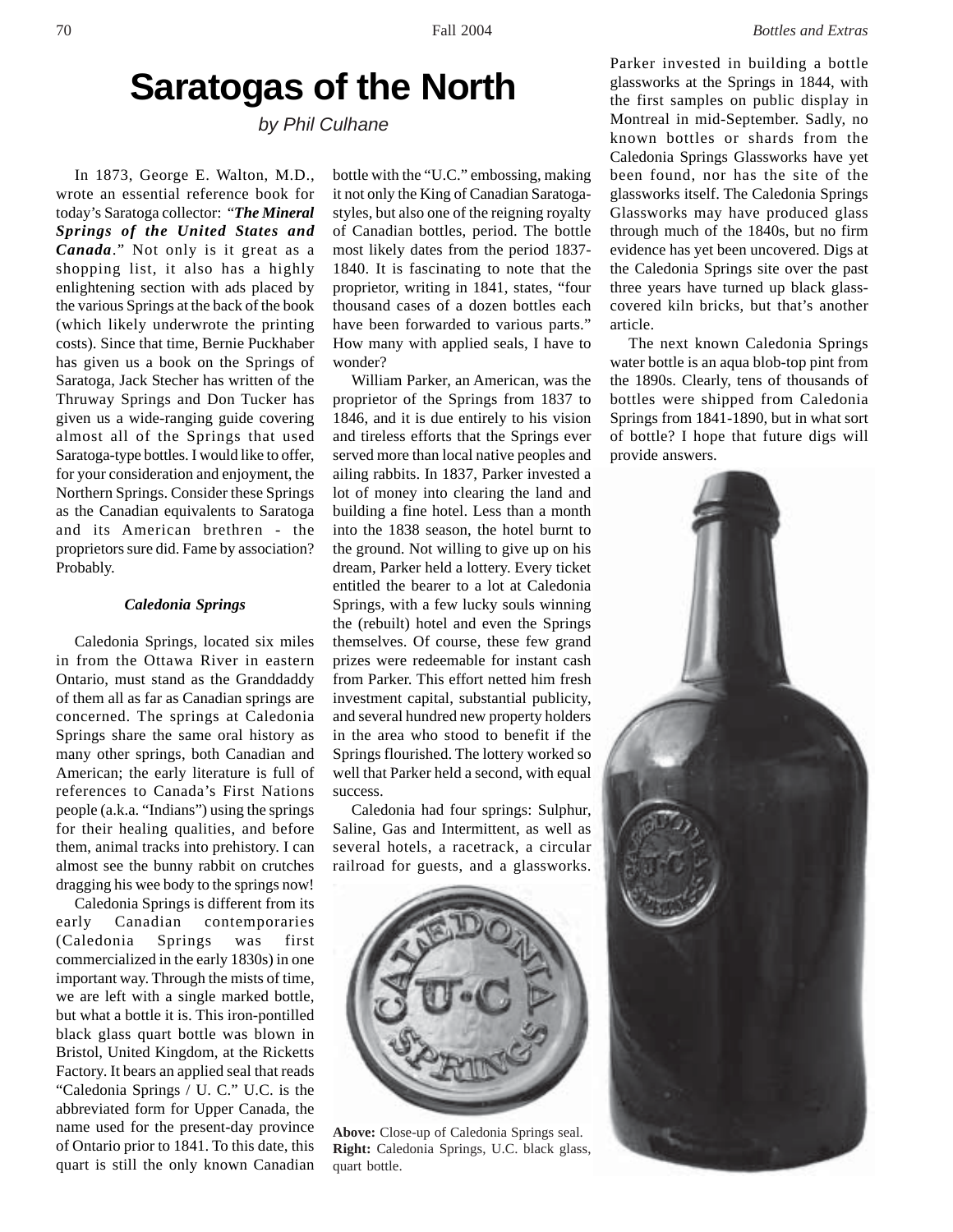#### *Varennes*

At Varennes, Quebec, a once-small village just east of Montreal on the St. Lawrence River, there was a botanical oddity noted by 18th century monks. Three species of flowers that needed salt water in their diet to survive were flourishing in one small area of the village, along the banks of the St. Lawrence. The next location these flowers were found was almost 250 miles closer to the ocean. The reason they survived? "La Saline," as the saline spring at Varennes would soon be named.

The springs at Varennes were commercialized circa 1840, with the requisite hotel and spa attributes being added. In 1859, the hotel, springs and all, was sold to the local curé, the parish priest, who promptly ceased the "ungodly acts" occurring there. He promptly moved in nuns, the elderly and orphans as tenants. In 1871, however, the curé sold the grounds, moving his charges closer to the parish church, and the new owner restored the spa to its former glory. One Quebec author, who has written extensively on the history of Varennes, claims that this "devil to god and back again" slant on the Varennes story is true, based on interviews with local elders and on the verbal folklore surrounding the curé and his religious philosophies.

To date, no marked bottles from the Varennes Springs have been found from the 1840-1859 period. The most fascinating reminders of the second era of Varennes are two cornflower blue round



Varennes Seltzer bottles, pint and quart.

bottom bottles, embossed "Varennes Seltzer / Varennes / Near Montreal." What's most stunning about this pair of bottles is that one of them is a quart. This bottle is the only round bottom quart I've ever seen, and after 30 years of dedicated collecting, that's saying something. The embossing is wonderful – with the duplication of "Varennes," as well as the directions "Near Montreal." My guess is that the third line was included as a form of advertising; as buyers in distant markets could not be counted on to know where Varennes was located. I'm hopeful that someone can fill me in on other quart round bottoms, hopefully cornflower blue ones, so that perhaps I can get a sense of where these bottles were made. Further research may help clear up the story

behind these bottles. For now, they stand as two exceptionally attractive Canadian Springs bottles. They aren't Saratogashaped, but then again, neither is the Eureka Springs bottle, and it's included in the Saratoga books.

## *Plantagenet/Carratraca*

According to the 1873 book mentioned at the beginning of this article, the author believed that these two Springs, the Plantagenet Mineral Springs and the Carratraca Mineral Springs, were the same. In fact, they were not. They were, however, located within five miles of one another, and only about ten miles away from Caledonia Springs, mentioned before.

## **Five Hundred Miles Away From Home**

Every so often, I'll find out about a fantastic Canadian bottle hiding in an American collection, many, hundreds of miles from where it was first produced, or at least sold with contents. A great number of our early coloured bottles, pontils and bitters were purchased by American collectors while holidaying in Canada during the 1950s and 1960s, as Americans took up bottle collecting long before Canadians did. Also, Americans occasionally bought Canadian bottles (with contents) back in the 1800s, and brought them home, wherever home might be. These bottles sometimes show up in dump digs south of the border.

The quart Varennes shown in this article is one of two that were dug in a hotel dump in South Carolina, if you can believe it. When I received a letter from an American collector with a photo of the quart Varennes, I could only think that something had "happened" to the photo: I had owned a pint Varennes for over fifteen years; as he hadn't mentioned the bottle as a quart, I could only see that the bottle was too short and fat, and the embossing too tall and thin, for the photo to be correct. It took several E-mail exchanges as well as his actually mailing me an image of the quart Varennes next to a standard aqua pint round bottom for the fact to compute in my skull: this was a very different bottle! Months of chatting back and forth, and I can happily say that the quart and pint now sit together on my shelf. If you know where the second Varennes quart is, or if you have any other neat Canadian bottles on your shelves, I'd love to hear about them – you may have something on your back shelf that we don't even know about up here.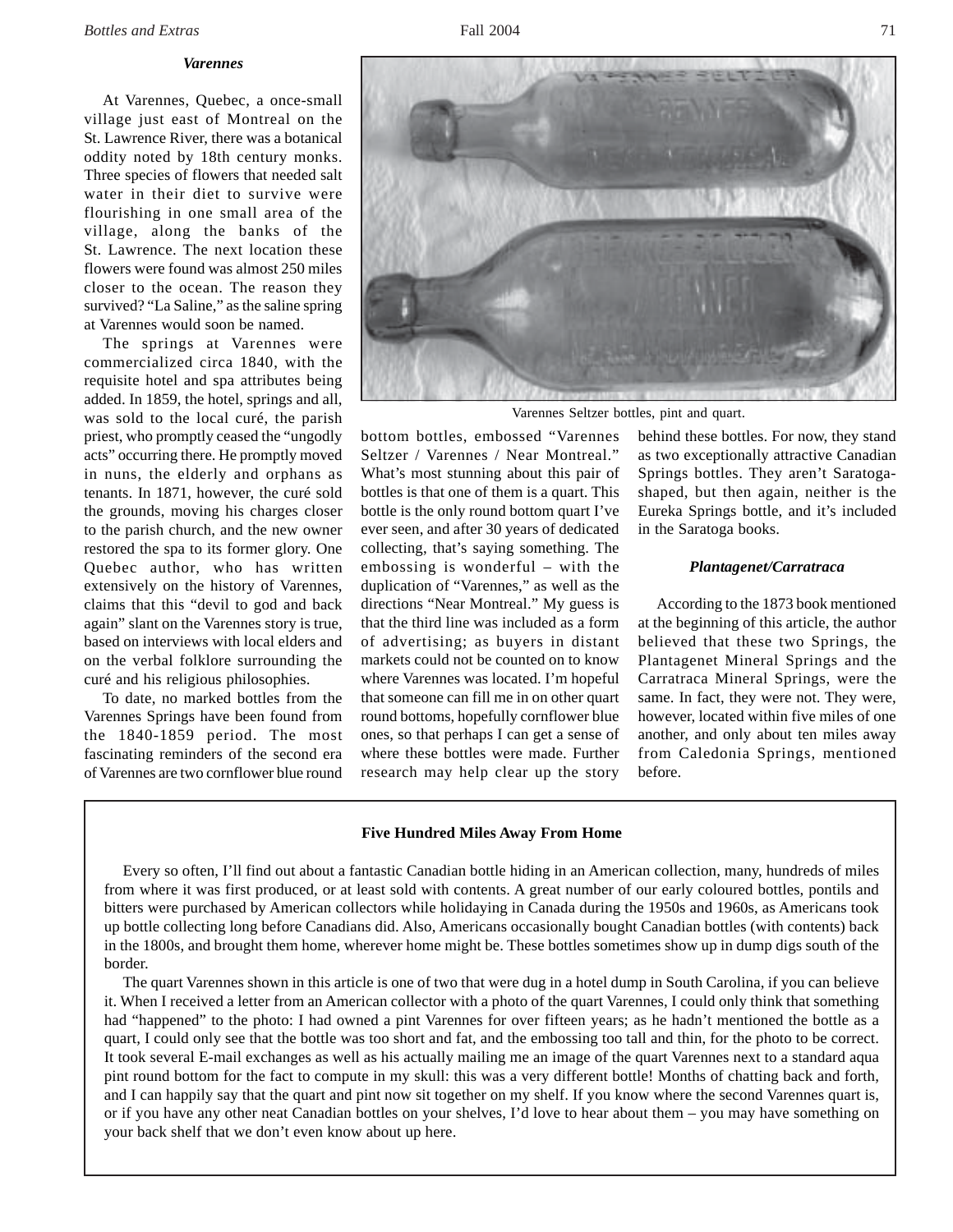According to their literature, "the Plantagenet spring water was first introduced to public notice in 1832." The mandatory apocryphal tale is included; in this case referring to 1832 as being "a memorable year for the province. It was devastated by that most terrible of Divine inflictions, the Asiatic cholera, the city of Montreal having been actually decimated." A lumber merchant by the name of Cameron used the Plantagenet waters, and induced friends and employees to use it as well. The result? Naturally: "this singular fact is recorded, that of all those who used the water and were attacked by the cholera, none died, while of all those who refused the water none recovered." With an introduction like that, how could you help but love Plantagenet Mineral Springs water?

Merchants from as far away as Ottawa (80 miles) were advertising Plantagenet Waters as early as the late 1840s, available for sale in bottles in their stores. In the summer of 1871, an ad ran daily in the Ottawa Citizen, with an image of a roundbottomed bottle boldly marked "Plantagenet Mineral Water." Given the



Victoria Spring, Frelighsburg quart.



Plantagenet Mineral Springs bottle (from newspaper advertisement).

existence of the two Varennes bottles, it seems quite natural that the image in the newspaper advertisements represented an actual embossed Plantagenet bottle, not just a bit of advertising. However, for all that, no bottles have yet been found – unless they too are in American collections.

Carratraca Mineral Springs were located only a few miles west of the Plantagenet Springs, and their 1870s booklet on the place is quite humorous. In addition to comparing the qualities of Carratraca's waters to those of the bestknown American spas, they also claim it to be "superior to all waters from any other Plantagenet Springs." Plantagenet being a hamlet of some 900 souls at the best of times, most of them rural farmers, the humor becomes readily apparent. Despite their claims of Carratraca Waters being shipped everywhere, no known examples of Carratraca bottles have come to light either.

# *Frelighsburg*

The only Canadian Saratoga-style bottle, and the only one that has been widely known for the past several decades, comes from the Springs at Frelighsburg, in the Eastern Townships of Quebec, just above Vermont (Tucker's M-56). The Victoria Springs bottle is one of the few early aqua Saratoga-style bottles, and is quite scarce – or is it? A bottle-collecting friend tells me of someone who, in the 1960s, had over 100 Victoria Springs bottles: he used them to bottle and sell maple syrup! If nothing else, there is a reason to dig 1960s era dumps in the Eastern Townships – who knows what might come up?

Nowadays, the Victoria Springs site is lost to history. An article written on the Springs in the 1960s notes that, by that time, the Springs site was completely lost and forgotten, that no trace of the Springs existed, and that it was anyone's guess to within three or four miles where the Springs may have been located.

Victoria Springs was an Acid spring, as noted by the capital A on the bottle, as well as the chemical analysis of the waters done in the 1860s when the Springs were first opened. For the visitors, "a neat summer house has been erected over the spring. A broad carriage road leads directly to the spring and bathing house, and the grounds have been laid out in a tasty manner." Despite the fact that the literature goes on to state, "the Company will at an early date erect a large house for the accommodation of visitors," no hotel was ever built there, and the popularity of the Victoria Springs of Frelighsburg, Quebec was rather shortlived. The Victoria Springs Company was incorporated in 1868, with \$25,000 in Capital Stock, but apparently, that was not enough to build a lasting reputation.

# *St. Leon*

Another Canadian spring that can lay claim to a Saratoga-style bottle, although not technically a Canadian spring bottle, is the St. Leon Mineral Spring in Quebec (Tucker's M-41). I am sure I've seen a history of this bottle written up in a small format issue of Antique Bottle and Glass Collector, though I haven't been able to find that issue in months of looking. The Saratoga-style bottle was used by Earl W. Johnson, 27 Congress St., Boston, Massachusetts. I can only presume